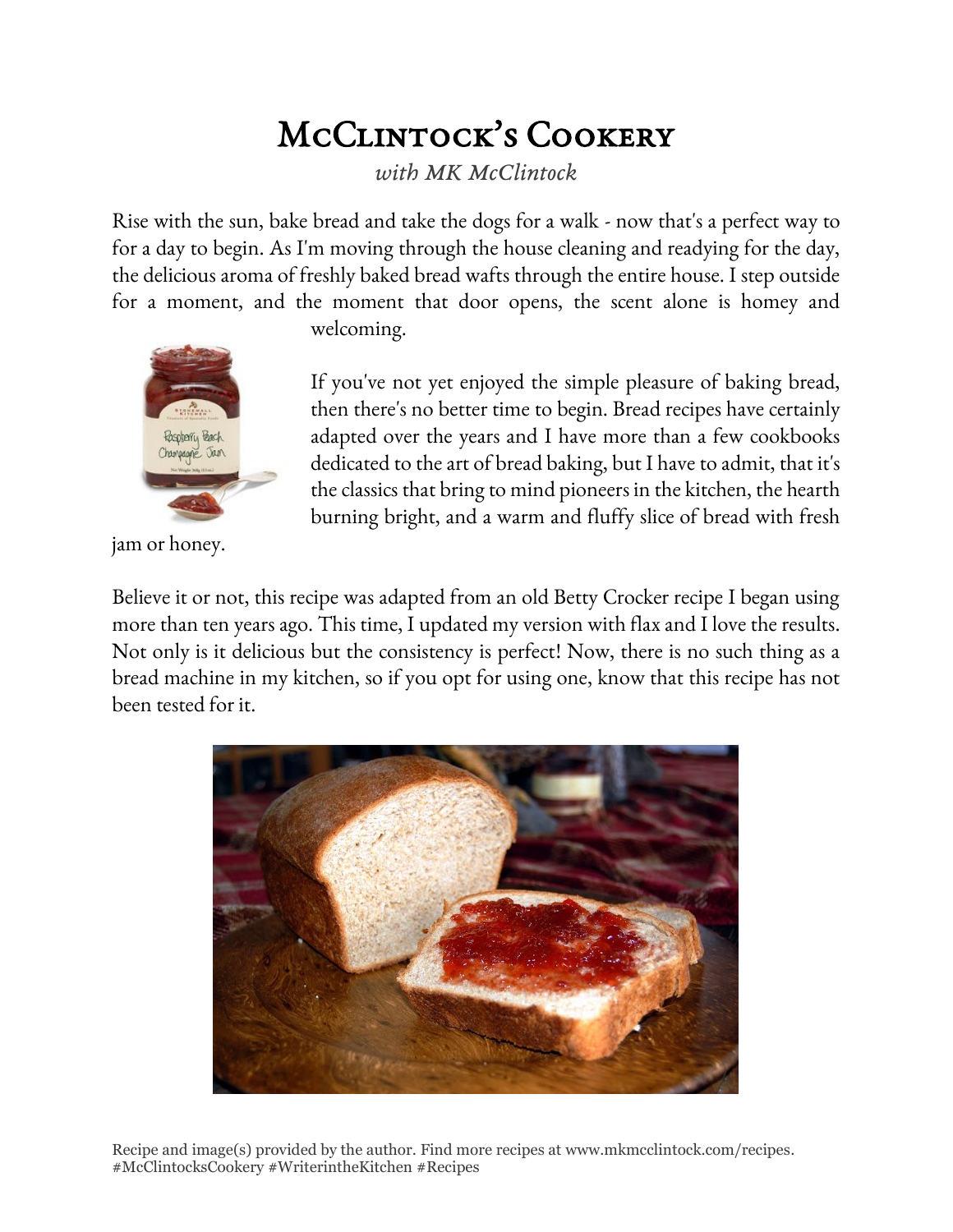## Whole Wheat Honey and Flax Bread

*By McClintock's Cookery*

- 3 cups 100% Stone Ground Whole Wheat Flour
- $1/3$  cup organic honey
- 1/4 cup unsalted butter or [Earth Balance Vegan Buttery Sticks,](http://www.earthbalancenatural.com/#/products/vegan-sticks/) softened
- I Tbs sea salt
- 2 pkgs yeast (approx 4  $1/2$  tsp)
- 2  $1/4$  cups very warm water (120 F)
- $\frac{1}{2}$  cup ground flax
- 3-4 cups unbleached bread flour
- I Tbs unsalted butter, for melting if desired
- 1. Combine the wheat flour, honey, butter, salt and yeast.
- 2. Using a dough hook in the mixer (or lots of arm power if you prefer mixing and kneading by hand), on low speed, mix the first five ingredients and then add the warm water.
- 3. Mix on low speed for one minute and then increase to med speed for one minute. Stop and scrape the sides down as needed.
- 4. Return the mixer to low speed and slowly add the ground flax, allowing to mix until the flax is well blended (you'll need to scrape the sides again).
- 5. Then slowly, with the mixer still on low speed, add three cups of flour, one at a time, keeping the fourth set aside.
- 6. Continue to let the mixer do it's work on low speed, kneading for about 7-10 minutes. Use some of the flour set aside for when the dough begins to climb too high up the dough hook.
- 7. Once kneading is complete, the dough will appear somewhat smooth and be 'springy'.
- 8. Roll out and knead enough to form somewhat of a ball.
- 9. Grease or spray a large stainless steel bowl and roll the ball of dough around enough to coat it.
- 10. Set aside to rise, covering with a flour sack towel or similar light weight baking/kitchen cloth, until double in size. (This can take anywhere from 1-2 hours depending upon the temperature of where the bread is rising).
- 11. Once doubled, punch down and turn out onto a floured surface, let rest for a few seconds.
- 12. Cut the dough in half before doing anything to ensure consistency in loaf size.